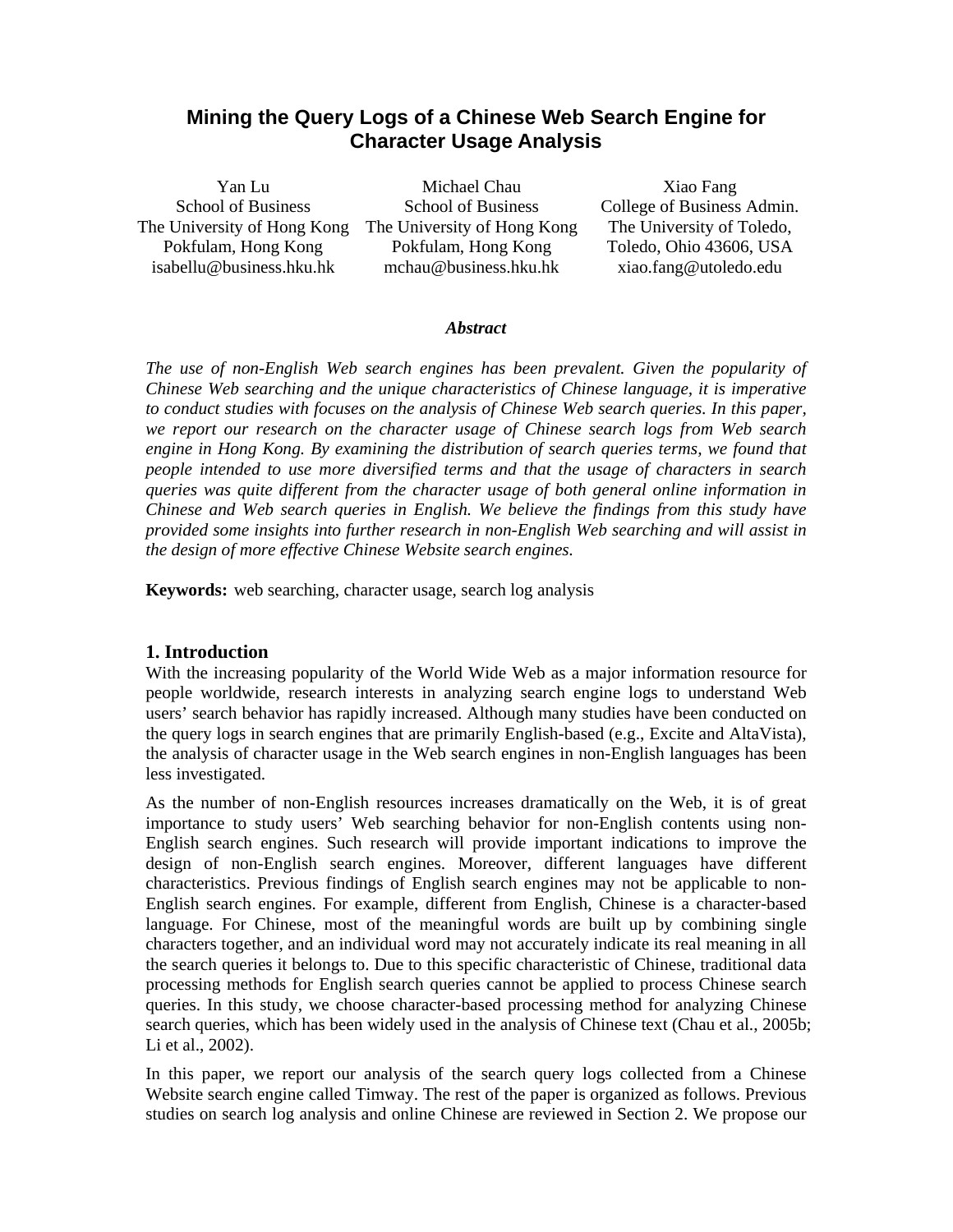research questions in Section 3. The data and the methods we used in this research are discussed in Section 4. The findings of our analysis are presented in Section 5. We conclude the paper in Section 6 with a summary of our study and some future directions.

# **2. Related Studies**

# *2.1 Studies on Web Search Queries*

Large-scale studies on general-purpose English search engines such as Excite and Alta Vista began at the end of 90's (Jansen et al., 1998; Jansen et al., 2000; Spink et al., 2001; Wolfram et al., 2001; Silverstein et al., 1999). Interesting findings of these studies include topic trends in Web searching (Spink et al., 2002), sex related information searching on the Web (Spink et al., 2004), and characteristics of question format Web queries (Spink & Ozmultu, 2002).

Another category of Web search analysis examined the search logs of a specific Website or an information system. Croft et al. (1995) analyzed search data obtained from THOMAS and found that 88% of all queries contained three or fewer words, which was much lower than the number of words contained in queries to a traditional information retrieval system. Jones et al. (1998) studied transaction logs of the New Zealand Digital Library and obtained similar results to those reported in Croft et al. (1995). They found that almost 82% of queries were composed of three or fewer words. Chau et al. (2005a) and Wang et al. (2003) studied search queries submitted to a search engine in a government website, and search queries submitted to a search engine in a university website respectively. Both of the studies found that information search behavior when using a general-purpose search engines was quite different from information search behavior when using a Website specific search engine.

Few studies have focused analyzing user information seeking behavior when using a non-English search engine. Hoelscher (1998) analyzed searching data from Fireball (http://www.fireball.de), a German Web Information Retrieve system. Data set used in the study contained about 16 million queries and 27 million non-unique terms. Some summary statistics, such as the average length of queries, the use of Boolean operators, and the use of phrase searching, were discussed in the paper. Huang et al. (2001; 2003) analyzed query logs from two Chinese search engines in Taiwan, namely GAIS (gais.cs.ccu.edu.tw) and Dreamer (no longer available). Instead of studying users' information needs and searching behaviors from the search logs, they utilized query logs to recommend term suggestions to users. They also proposed a method to extract search sessions and search queries from proxy server logs. They found that 74% of search sessions contained only one query, which was close to the number reported in the AltaVista study (Silverstein et al., 1999). Similar to the Fireball study, the major drawback of the Taiwan search engine study is that only limited statistics were provided; and there was no in-depth analysis of query terms and search topics.

Previous studies on web search queries used a set of similar statistics, focusing on three different levels-sessions, queries and terms (Spink et al., 2001; 2002; Silverstein et al., 1999; Jansen et al. 1998; Jansen et al. 2000). These statistics allow researchers to compare their findings across different types of search engines at different times.

# **3. Research Questions**

As discussed above, few studies have focused on character usage in Chinese search engines. Most of the previous Web searching studies focused on English search engines. Although some of them analyzed the characteristics of search terms, their findings may not be applicable to Chinese search engines, due to the great discrepancy between Chinese and English. The purpose of our study was to explore the character usage of search terms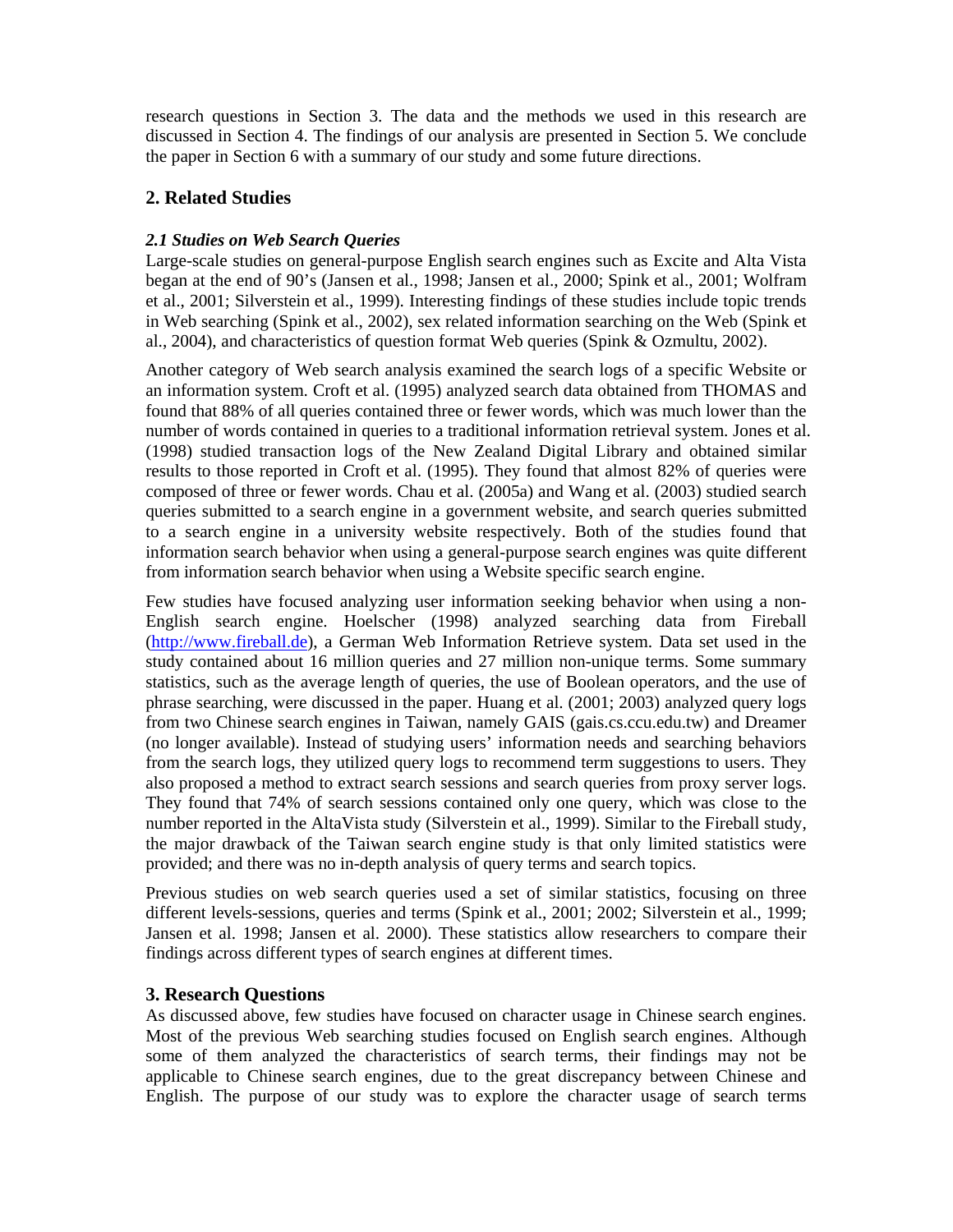submitted by Chinese search engine users, and to assist in the design of more effective Chinese Website search engines.

We sought to answer the following research question in our study:

- (1) What are the characteristics of the character usage of the search queries submitted to Chinese Website search engines?
- (2) How do these character usages compare to those of Chinese general online texts as well as those of English search engine like Excite?

# **4. Data and Methods**

We collected query logs of the Timway Search Engine (http://www.timway.com). Timway, a Chinese search engine established in 1997, is primarily designed for searching Web sites in Hong Kong. It supports search queries in both Chinese and English, and indexes Web pages in both languages.

The query log used in our study covers a three-month time period from December 1, 2003 to March 2, 2004. It consists of 1,255,633 records in total. Each record represents a search query submitted to the search engine. One record consists of four fields: search query, number of hits, user's IP address, and timestamp (Chau et al., forthcoming).

Out of the 1,255,633 queries, 536,814 are Chinese queries, 641,169 are English queries, and 77,650 are mixed queries. We focus on analyzing Chinese queries in this study. As most of the Chinese queries in our data are originally in Big 5, we used an open-source Java program to convert all queries in GB-2313 and GBK into Big 5.

# **5. Analysis Results**

This section begins by calculating the number of Chinese characters in one query in comparison with the number of English words reported in Excite by Spink et al. (2001). Next is the comparison between the character usage of search queries from Timway and that of another two Chinese corpora as well as an English search web corpus. This is followed by an analysis of the distribution of n-grams  $(n=1 \text{ to } 6)$  extracted from Chinese search logs.

### *5.1 Number of Tokens per Query*

Mean number of characters in Chinese queries is 3.380, which is much larger than the mean number of words in English queries as reported in Excite (2.16) by Spink et al. (2001).



Figure 1: Comparison of Number of Tokens per Query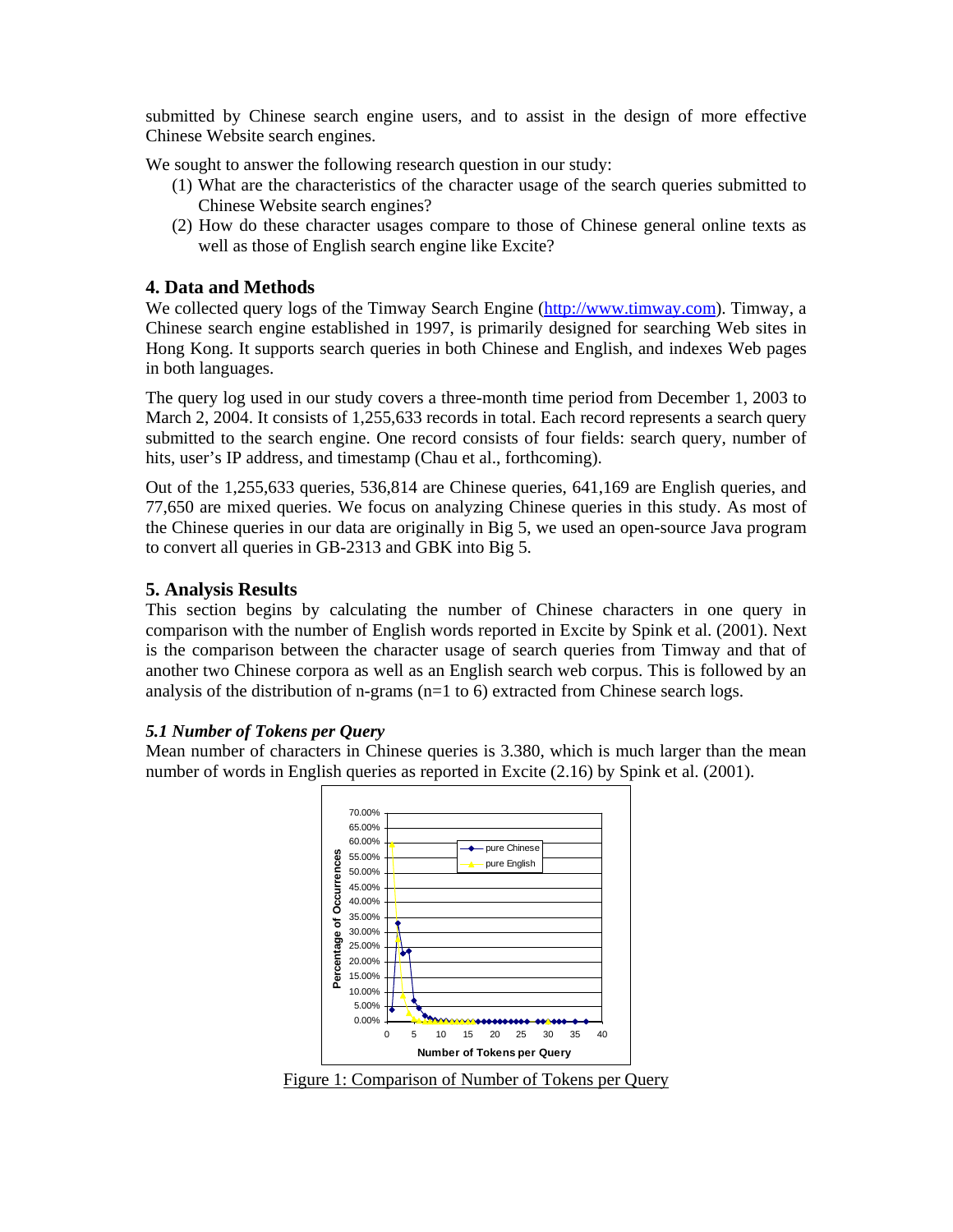Figure 1 compares between the number of tokens per query for pure Chinese corpus and that for pure English corpus. Search queries in both languages are generally short. The curve for pure Chinese queries fluctuates with two crests, which represent two and four characters per query respectively. This indicates that most pure Chinese queries consist of two, three, or four characters. The main reason for this phenomenon lies in the characteristics of Chinese language. Each single Chinese character corresponds to a morpheme, the smallest meaningful linguistic unit that cannot be divided into smaller meaningful parts. Although some meaningful words consist of one character, most of the meaningful words in Chinese consist of at least two characters. As shown in Figure 1, bigrams, trigrams, and 4-grams are most frequently used search terms in Chinese.

# **5.2 Character Usage of Chinese Search Queries**

### *5.2.1 Comparison with Chinese corpora*

To study character usage of Chinese search queries, we ranked the search log queries and compared top 50 of them with those of the MTSU corpus (Da, 2004), and those of the Usenet Newsgroups corpus (Tsai, 1996).



 Figure 2: Comparison of Top 50 Terms Distribution with the Timway Search Log Data, the Usenet Newsgroup Corpus, and the MTSU Corpus

Figure 2 illustrates the distribution of top 50 unigram characters from Timway, newsgroup, and MTSU. The comparison with these three curves shows that the percentile of total occurrences of Newsgroup grows at a slightly faster rate than that of MTSU and at an obviously faster rate than that of Timway. The curve of Timway has the lowest growing rate among them, indicating that web site query terms contain a very large number of different terms compared with large Chinese texts in general, even though the general Chinese texts are collected from online resources.

We identified the overlapping unigrams and bigrams between Timway corpus and MTSU corpus separately in the range of the top 5,000 words for each corpus. Figure 3 presents the result.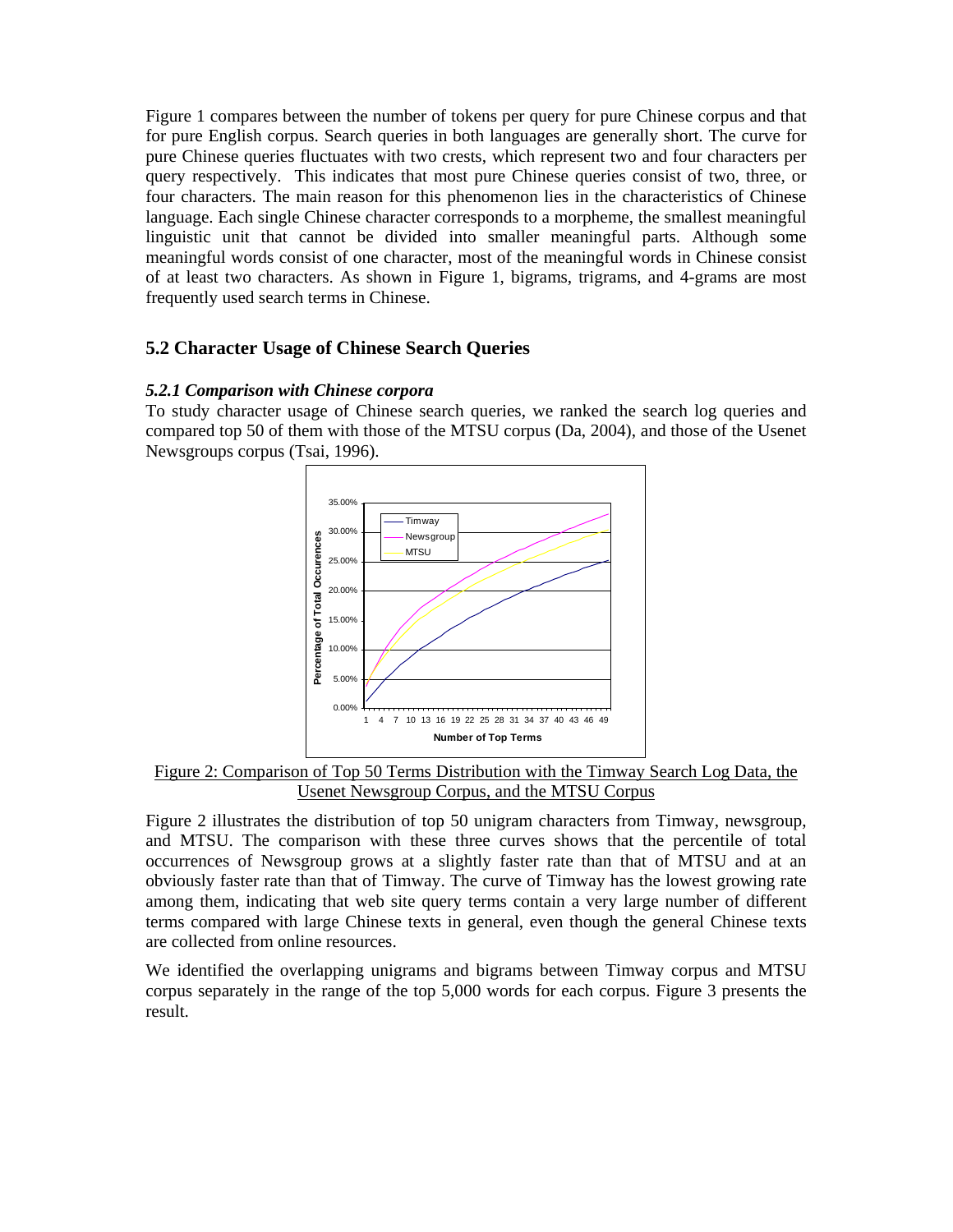

Figure 3: Overlapping Unigrams, Bigrams between Timway and MTSU

For unigram characters, these two corpora have 3,056 overlapping characters, 61.12% out of 5,000 single characters. The curve for overlapping bigrams increases much more gently than the one for overlapping unigrams. Only 698 bigrams out of the top 5,000 bigrams from Timway appear in the top 5,000 bigrams from MTSU, with the percentage of 13.96%. The great discrepancy between these two curves implies that although the two corpora have quite a lot of same unigrams, they have few in common for bigrams which are more topic-related.

Among the top 100 most frequently occurring bigrams of the two corpora, there are only two overlapping words - "中國" (China) coming at the 9th place of the Timway bigram list and at the 60th rank of MTSU list, and "電話" (telephone) appearing at the 28th of the Timway list and at the 78th of the MTSU list. The extremely limited overlap of these two corpora further verifies that the language of search engine queries has its unique characteristics, especially for Chinese search engines, which accept large amount of queries in Chinese. This warrants further study of the character usage of Chinese search queries.

# *5.2.2 Comparison with English corpus*

To further our analysis, we compare the distribution of top 50 unigrams of Timway search queries with that of Excite. The Excite data used for comparison is reported in (Spink et al, 2001). The data they analyzed consisted of a log of transaction record of 1,025,910 queries submitted by 211,063 users on 16 September 1997. There were 1,277,763 search terms in all unique queries.

As shown in Figure 4, the top 50 unigram queries from Timway represented 25.25% (510,570) of all the unigram queries, approximately 2.5 times greater than the Excite data, in which the top 50 unigram queries represented only 10.15% of all its unigram queries. (The percentage we got here is different from the percentage reported by Spink et al. 2001, because they use unique queries for calculation while we use all the queries in this study.) This visible discrepancy is highly due to the limited number of Chinese characters. We found that out of the 536,814 Chinese queries in our data, there are only 7,303 unique Chinese characters. This finding is very different from the Excite corpus which has 140,279 unique English terms out of approximately 1 million queries in total (Spink et al., 2001).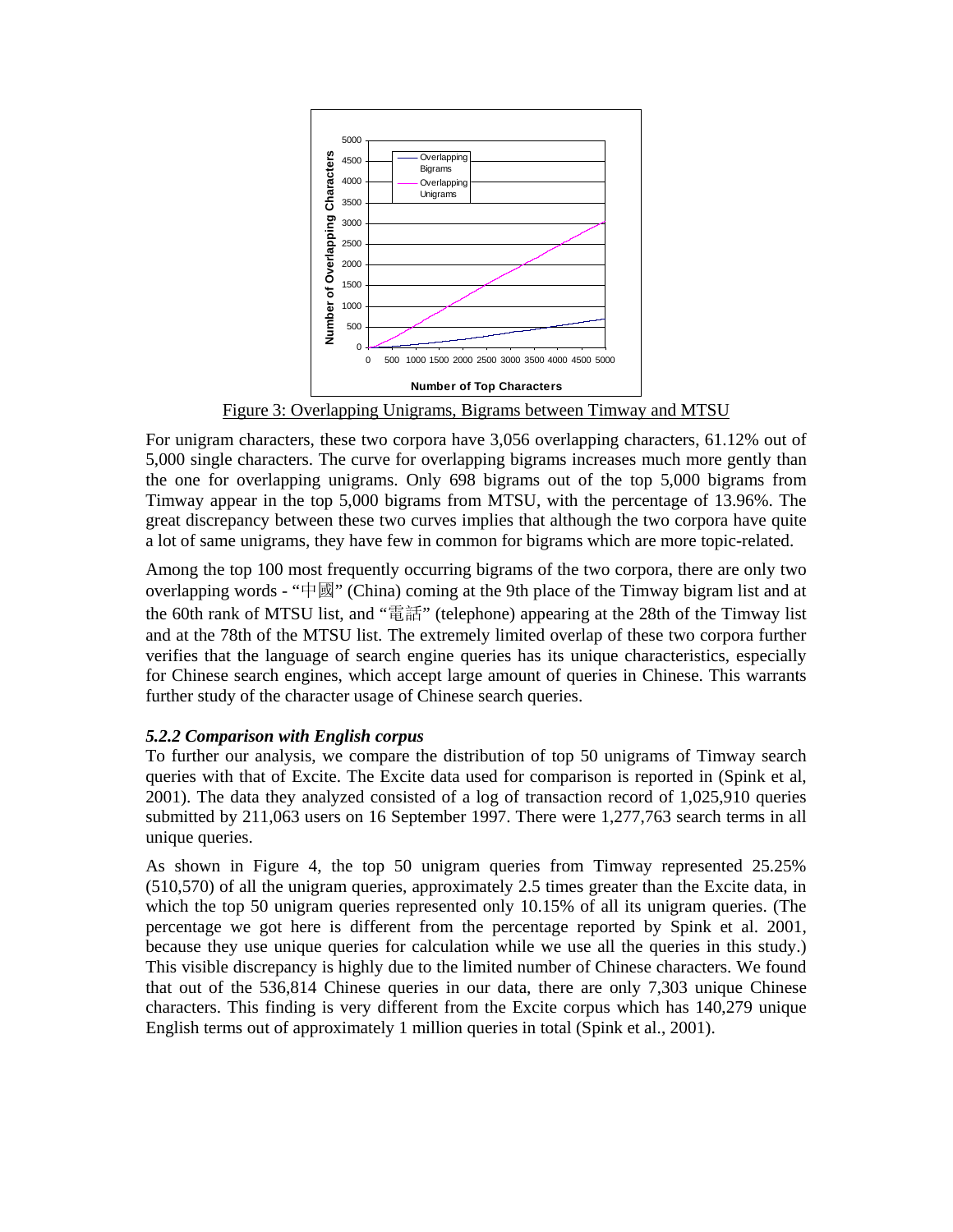

Figure 4: Comparison of Accumulation Curves for Top 50 Unigrams with the Timway Search Log Data and the Excite Search Log Data

# **6. Discussions**

This article is among few studies investigating the characteristics of Web searching in Chinese. Some valuable findings on non-English information search behavior are revealed in this article.

By comparing the character usage of our corpus with that of two corpora obtained from online general texts, we found that our data had the lowest growing rate for the distribution of occurrence. We speculated that people intended to use more diversified terms when searching online. The little overlap in high-frequency characters between our corpus and each of the two corpora further confirmed that the usage of characters for search queries was quite different from that for general online information.

The research also identified the discrepancy between the distribution of our corpus and that of the Excite corpus (Spink et al., 2001). The visible high degree of usage of the most frequent terms in Timway corpus with the percentage of 25.25%, compared with relatively low percentage of 10.15% in Excite corpus, provides an implication for search engine designers that the classification of website content and the index items of quick searching could be organized in a more precise and easy-using way.

Generally, the language of Chinese Web queries has its own and unique characteristics, it is more advisable for search engine designers to extract potential search topics by analyzing the search terms submitted by users rather than analyze the available texts online.

# **7. Conclusion and Future Directions**

In this paper, we report our study on the character usage of a Chinese Website search engine. Our research has identified several characteristics of search terms of our corpus by comparing with other corpus from different perspectives. Due to the lack of studies on the search logs in Chinese, we were unable to undertake comparison with analogous corpora, thus limited our research scope. More studies on the search logs in Chinese and other non-English languages are highly desired.

### **Acknowledgements**

This research has been supported in part by a Seed Funding for Basic Research (PI: M. Chau) granted by the University of Hong Kong. We would like to thank Timmy Yu from Timway Hong Kong Search Engine Limited for his help in providing the search log data used in this study. We also thank Jackey Ng and Raygen Lam from the University of Hong Kong for their help in data processing.